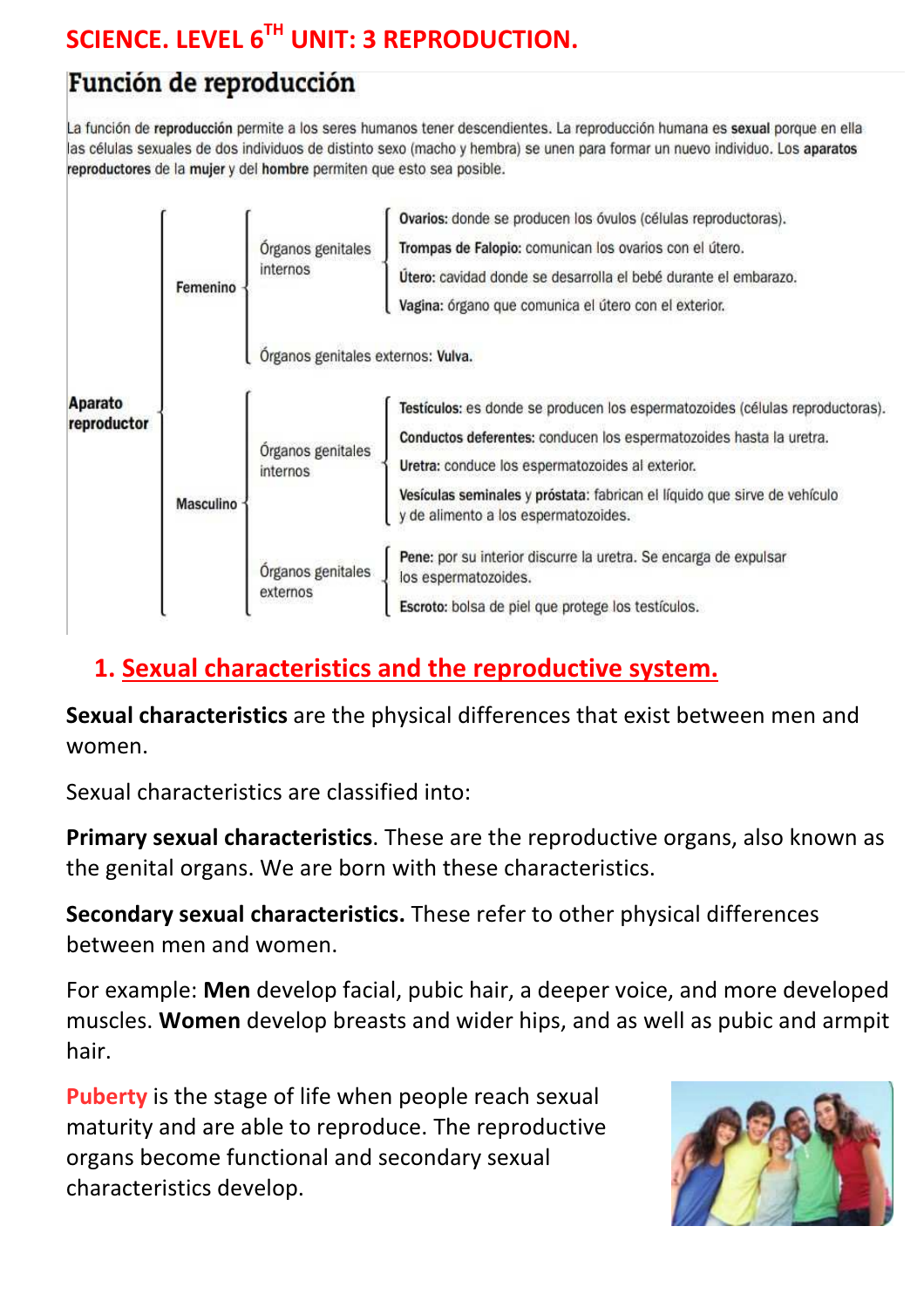## The female reproductive system.

The female reproductive system consists of several organs:



The ovaries contain the female sex cells, known as egg cells or ova.

The Fallopian tubes connect the ovaries to the uterus.

The uterus or womb is a hollow organ with a muscular wall. The baby develops here during pregnancy.

The vagina is a muscular tube between the uterus and the outside of the body.

The vulva is the external part of the female reproductive system. It is formed by folds of skin called labia.

## The male reproductive system.

The male reproductive system consists of the following organs:



The testes produce sperm, which contains the male sex cells, known as sperm cells or spermatozoa.

The sperm ducts are fine tubes that connect the testes to the urethra.

The prostate gland produces liquids which help to transport spermatozoa and provide them with nutrients. The mixture of these liquids and sperm is called semen.

The urethra is a tube that transports semen to the outside of the body. The urethra also expels urine.

The penis is the organ that contains the urethra.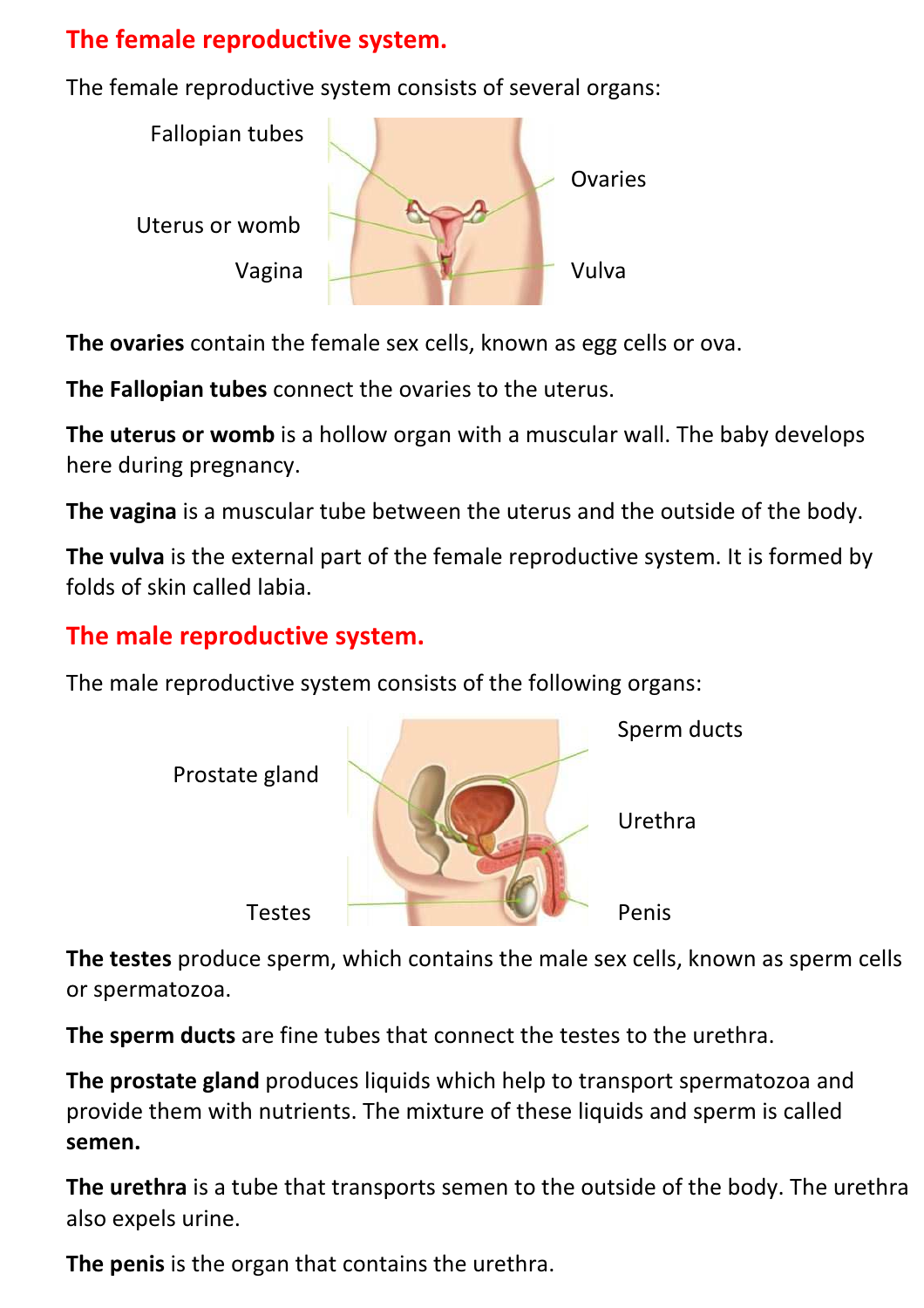## 2. Sex cells.

Sex cells are an essential part of reproduction. They are produced in the reproductive system and are different in men and women.

#### Female sex cells.

Female sex cells are called ova.

These are their main characteristics:

They are found in the ovaries from birth. They are large, round cells that can be seen with the naked eye. They contain all the nutrients required for the development of an embryo. They mature during puberty.

### Male sex cells

Male sex cells are called spermatozoa.

These are their main characteristics:

They are produced in the testes, starting at puberty. They are very small and can only be seen under a microscope. They have a small head and a long tail which they use to move.

## Proceso de la reproducción.



## 3. Fertilization

Fertilization occurs when a sperm cell joins with an egg cell.

As a result of fertilization, a new cell, called a zygote, is formed.

The zygote divides repeatedly into more cells, and all these new cells form an embryo. The embryo travels through the Fallopian tube to the uterus, where it attaches itself to the wall and continues to grow.